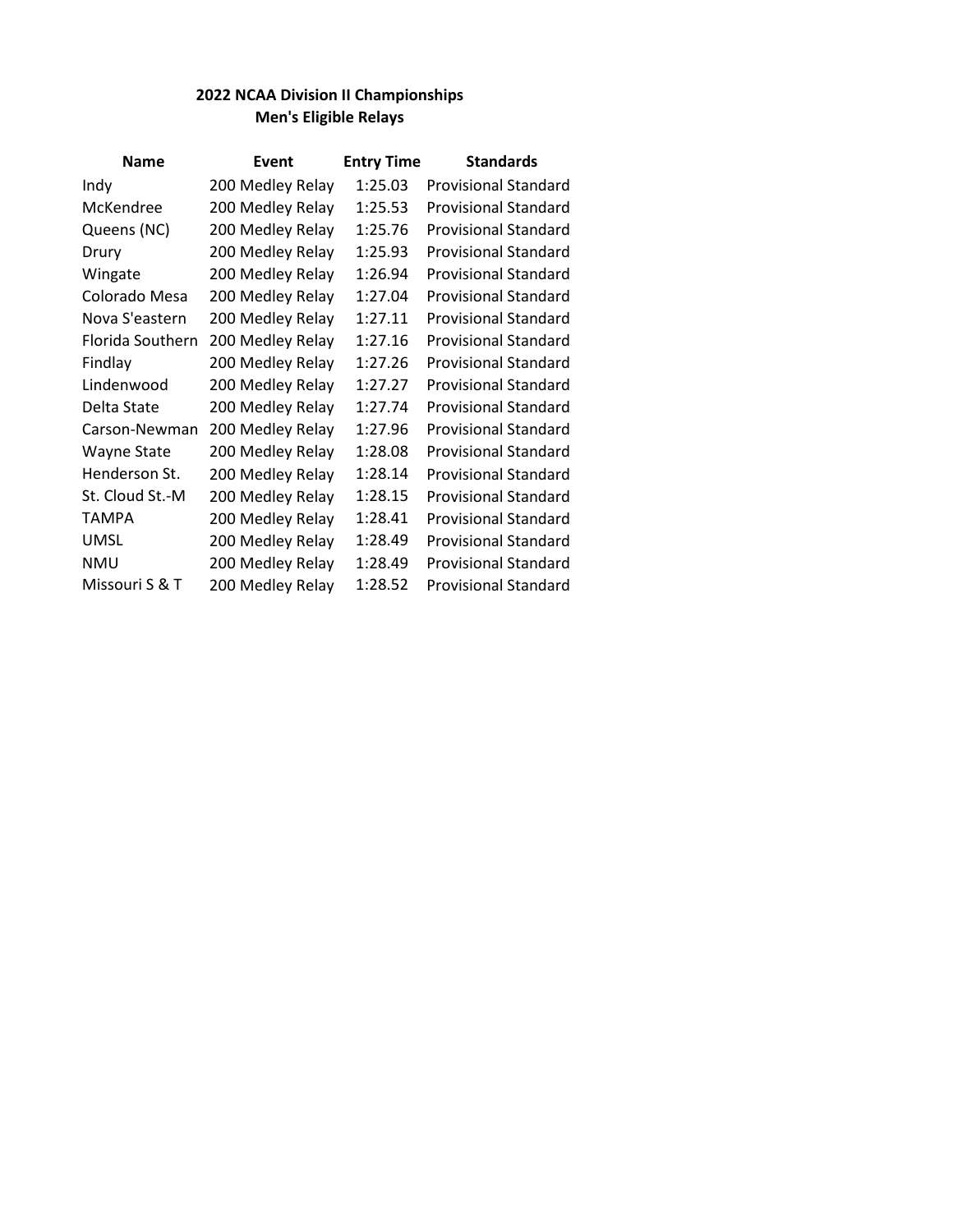| <b>Name</b>         | Event            | <b>Entry Time</b> | <b>Standards</b>            |
|---------------------|------------------|-------------------|-----------------------------|
| Drury               | 400 Medley Relay | 3:08.66           | <b>Provisional Standard</b> |
| McKendree           | 400 Medley Relay | 3:09.63           | <b>Provisional Standard</b> |
| Indy                | 400 Medley Relay | 3:10.10           | <b>Provisional Standard</b> |
| Florida Southern    | 400 Medley Relay | 3:10.43           | <b>Provisional Standard</b> |
| Queens (NC)         | 400 Medley Relay | 3:10.59           | <b>Provisional Standard</b> |
| Lindenwood          | 400 Medley Relay | 3:11.58           | <b>Provisional Standard</b> |
| Findlay             | 400 Medley Relay | 3:11.79           | <b>Provisional Standard</b> |
| Colorado Mesa       | 400 Medley Relay | 3:12.76           | <b>Provisional Standard</b> |
| Delta State         | 400 Medley Relay | 3:13.49           | <b>Provisional Standard</b> |
| Nova S'eastern      | 400 Medley Relay | 3:13.89           | <b>Provisional Standard</b> |
| Wingate             | 400 Medley Relay | 3:13.98           | <b>Provisional Standard</b> |
| Oklahoma Christi    | 400 Medley Relay | 3:14.10           | <b>Provisional Standard</b> |
| Missouri S & T      | 400 Medley Relay | 3:14.22           | <b>Provisional Standard</b> |
| <b>Grand Valley</b> | 400 Medley Relay | 3:14.27           | <b>Provisional Standard</b> |
| Carson-Newman       | 400 Medley Relay | 3:14.72           | <b>Provisional Standard</b> |
| Emmanuel            | 400 Medley Relay | 3:15.25           | <b>Provisional Standard</b> |
| <b>NMU</b>          | 400 Medley Relay | 3:15.52           | <b>Provisional Standard</b> |
| <b>UMSL</b>         | 400 Medley Relay | 3:15.78           | <b>Provisional Standard</b> |
| Henderson St.       | 400 Medley Relay | 3:15.92           | <b>Provisional Standard</b> |
| Wayne State         | 400 Medley Relay | 3:16.21           | <b>Provisional Standard</b> |
| Saint Leo           | 400 Medley Relay | 3:16.22           | <b>Provisional Standard</b> |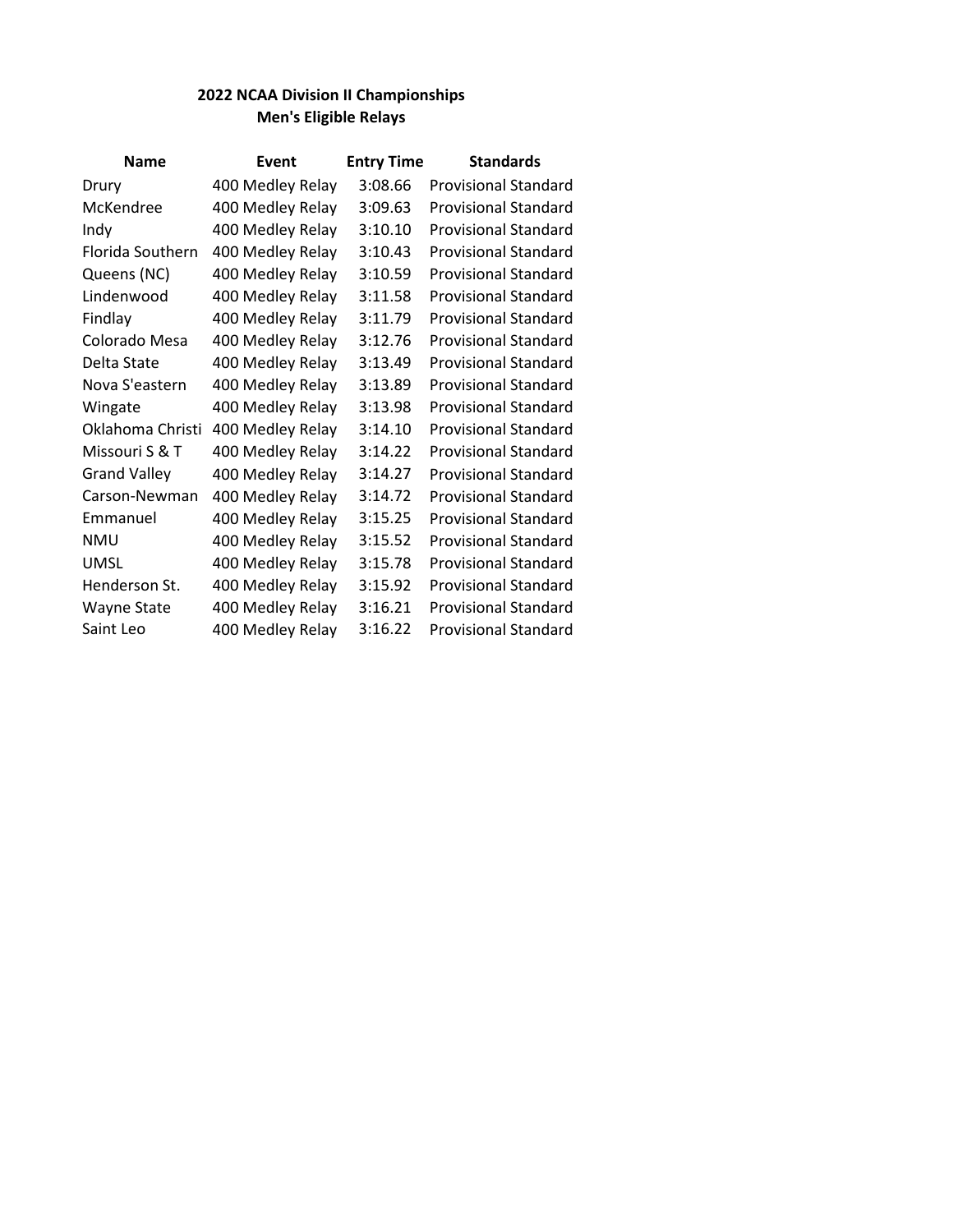| <b>Name</b>           | Event               | <b>Entry Time</b> | <b>Standards</b>            |
|-----------------------|---------------------|-------------------|-----------------------------|
| Queens (NC)           | 200 Freestyle Relay | 1:17.82           | <b>Provisional Standard</b> |
| Indy                  | 200 Freestyle Relay | 1:18.10           | <b>Provisional Standard</b> |
| McKendree             | 200 Freestyle Relay | 1:18.67           | <b>Provisional Standard</b> |
| Wayne State           | 200 Freestyle Relay | 1:18.82           | <b>Provisional Standard</b> |
| Wingate               | 200 Freestyle Relay | 1:19.14           | <b>Provisional Standard</b> |
| Drury                 | 200 Freestyle Relay | 1:19.28           | <b>Provisional Standard</b> |
| Nova S'eastern        | 200 Freestyle Relay | 1:19.48           | <b>Provisional Standard</b> |
| Henderson St.         | 200 Freestyle Relay | 1:19.75           | <b>Provisional Standard</b> |
| Lindenwood            | 200 Freestyle Relay | 1:19.86           | <b>Provisional Standard</b> |
| Colorado Mesa         | 200 Freestyle Relay | 1:20.05           | <b>Provisional Standard</b> |
| <b>TAMPA</b>          | 200 Freestyle Relay | 1:20.13           | <b>Provisional Standard</b> |
| Florida Southern      | 200 Freestyle Relay | 1:20.15           | <b>Provisional Standard</b> |
| <b>Fresno Pacific</b> | 200 Freestyle Relay | 1:20.24           | <b>Provisional Standard</b> |
| Findlay               | 200 Freestyle Relay | 1:20.25           | <b>Provisional Standard</b> |
| Emmanuel              | 200 Freestyle Relay | 1:20.28           | <b>Provisional Standard</b> |
| Carson-Newman         | 200 Freestyle Relay | 1:20.32           | <b>Provisional Standard</b> |
| Bloomsburg            | 200 Freestyle Relay | 1:20.45           | <b>Provisional Standard</b> |
| Oklahoma Christi      | 200 Freestyle Relay | 1:21.02           | <b>Provisional Standard</b> |
| St. Cloud St.-M       | 200 Freestyle Relay | 1:21.12           | <b>Provisional Standard</b> |
| Delta State           | 200 Freestyle Relay | 1:21.12           | <b>Provisional Standard</b> |
| <b>Grand Valley</b>   | 200 Freestyle Relay | 1:21.13           | <b>Provisional Standard</b> |
| <b>Mines</b>          | 200 Freestyle Relay | 1:21.15           | <b>Provisional Standard</b> |
| Rollins               | 200 Freestyle Relay | 1:21.16           | <b>Provisional Standard</b> |
| <b>UMSL</b>           | 200 Freestyle Relay | 1:21.20           | <b>Provisional Standard</b> |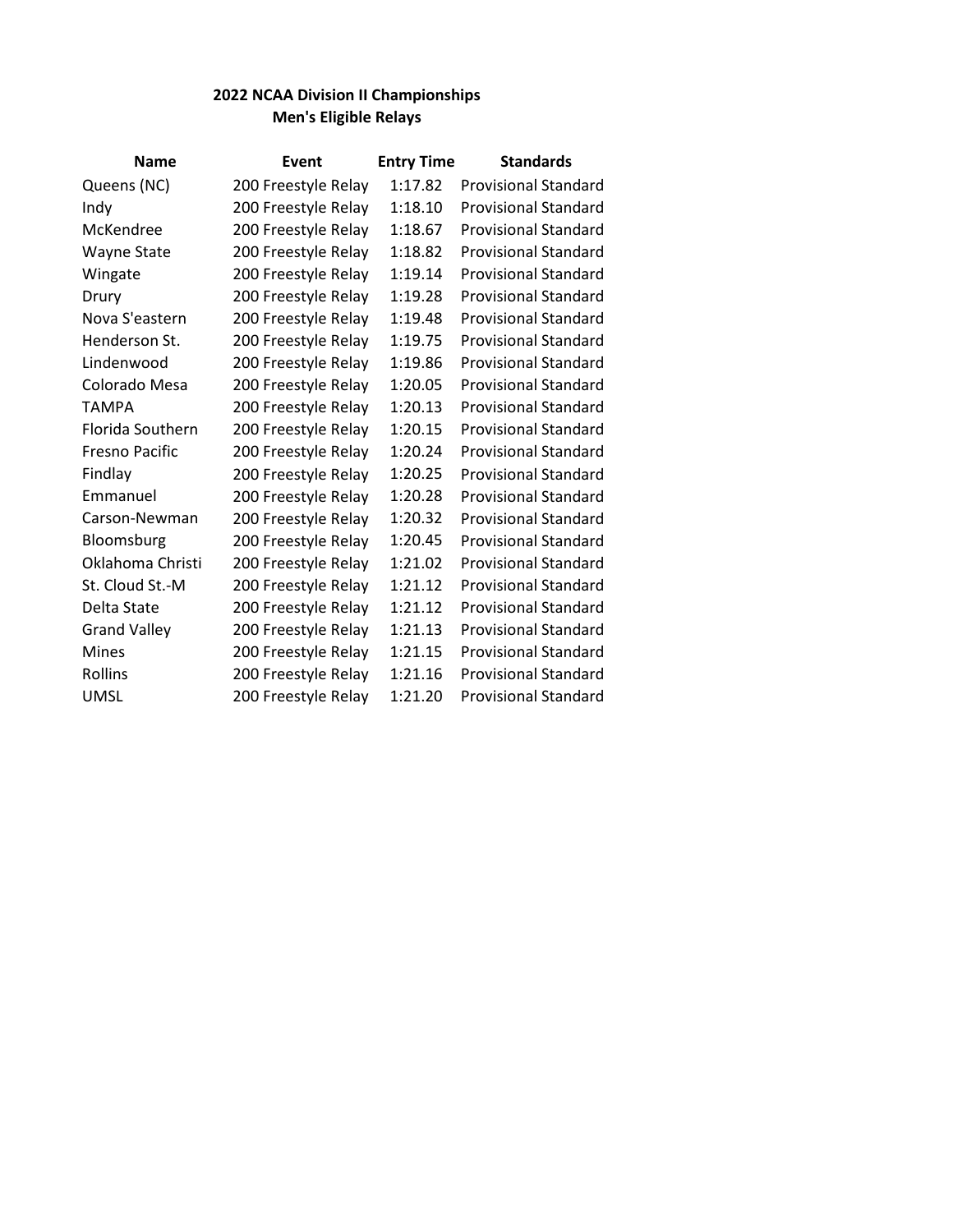| <b>Name</b>         | Event               | <b>Entry Time</b> | <b>Standards</b>            |
|---------------------|---------------------|-------------------|-----------------------------|
| Queens (NC)         | 400 Freestyle Relay | 2:53.21           | <b>Provisional Standard</b> |
| McKendree           | 400 Freestyle Relay | 2:53.59           | <b>Provisional Standard</b> |
| Drury               | 400 Freestyle Relay | 2:54.36           | <b>Provisional Standard</b> |
| Florida Southern    | 400 Freestyle Relay | 2:55.16           | <b>Provisional Standard</b> |
| Indy                | 400 Freestyle Relay | 2:55.34           | <b>Provisional Standard</b> |
| Lindenwood          | 400 Freestyle Relay | 2:55.50           | <b>Provisional Standard</b> |
| Nova S'eastern      | 400 Freestyle Relay | 2:56.73           | <b>Provisional Standard</b> |
| Findlay             | 400 Freestyle Relay | 2:56.79           | <b>Provisional Standard</b> |
| <b>Grand Valley</b> | 400 Freestyle Relay | 2:57.11           | <b>Provisional Standard</b> |
| Carson-Newman       | 400 Freestyle Relay | 2:57.14           | <b>Provisional Standard</b> |
| Colorado Mesa       | 400 Freestyle Relay | 2:57.22           | <b>Provisional Standard</b> |
| Wayne State         | 400 Freestyle Relay | 2:57.24           | <b>Provisional Standard</b> |
| Delta State         | 400 Freestyle Relay | 2:57.24           | <b>Provisional Standard</b> |
| Wingate             | 400 Freestyle Relay | 2:57.47           | <b>Provisional Standard</b> |
| Henderson St.       | 400 Freestyle Relay | 2:57.80           | <b>Provisional Standard</b> |
| <b>TAMPA</b>        | 400 Freestyle Relay | 2:58.28           | <b>Provisional Standard</b> |
| Oklahoma Christi    | 400 Freestyle Relay | 2:58.60           | <b>Provisional Standard</b> |
| Emmanuel            | 400 Freestyle Relay | 2:58.72           | <b>Provisional Standard</b> |
| Rollins             | 400 Freestyle Relay | 2:58.78           | <b>Provisional Standard</b> |
| Fresno Pacific      | 400 Freestyle Relay | 2:59.06           | <b>Provisional Standard</b> |
| Missouri S & T      | 400 Freestyle Relay | 2:59.36           | <b>Provisional Standard</b> |
| <b>UMSL</b>         | 400 Freestyle Relay | 2:59.51           | <b>Provisional Standard</b> |